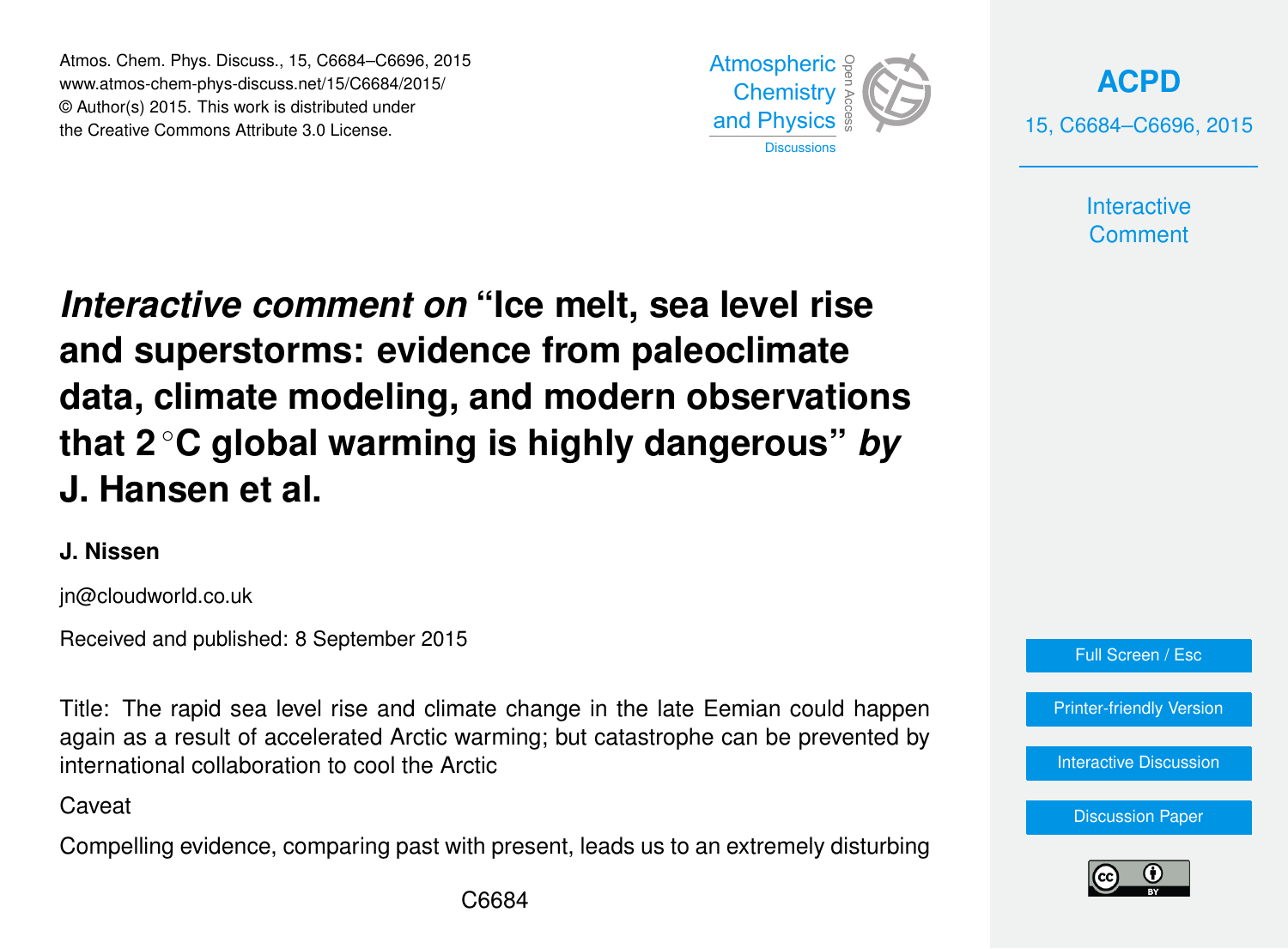view of the Earth System tipping ever faster from the Holocene norm to a new inhospitable state, with rapidly rising sea levels and a destabilised climate system, even without further global warming.

Fortunately, with advanced technology and our improved understanding of Earth System thermodynamic mechanisms, it should be possible to halt this tipping and subsequently reverse it.

But the situation demands rapid intervention specifically to counter the tipping forces, and there is much antipathy to the kind of large-scale intervention required. This antipathy has to be overcome.

However, the requirement for such intervention creates an unprecedented opportunity for international collaboration in mutual self-interest with potential benefits for all humanity, including peace, security and well-being.

Summary of the situation

The Eemian analogue has proved beyond reasonable doubt that our current situation is extremely dangerous, as the Earth System lurches away from the norm of the Holocene towards a new state. Several tipping points have been passed and positive feedbacks are growing. But in their paper, Hansen and colleagues argue that the most immediate danger comes from the Antarctic; whereas the conventional view (and I suspect that of most reviewers of this paper) is that it comes from the Arctic. Either way, drastic actions are required, above and beyond emissions reduction, to prevent further decline in the situation towards a state with massive sea level rise accompanied by abrupt climate change, possibly within a few decades.

The paper also raises the issue of climate change direction. The authors consider that events could lead to a colder Arctic, with great storms as the temperature gradient from tropics to pole increases. A contrary and more conventional view is that Arctic warming is now strong enough to resist cooling from Greenland's meltwater, so the

**[ACPD](http://www.atmos-chem-phys-discuss.net)**

15, C6684–C6696, 2015

**Interactive Comment** 



[Printer-friendly Version](http://www.atmos-chem-phys-discuss.net/15/C6684/2015/acpd-15-C6684-2015-print.pdf)

[Interactive Discussion](http://www.atmos-chem-phys-discuss.net/15/20059/2015/acpd-15-20059-2015-discussion.html)

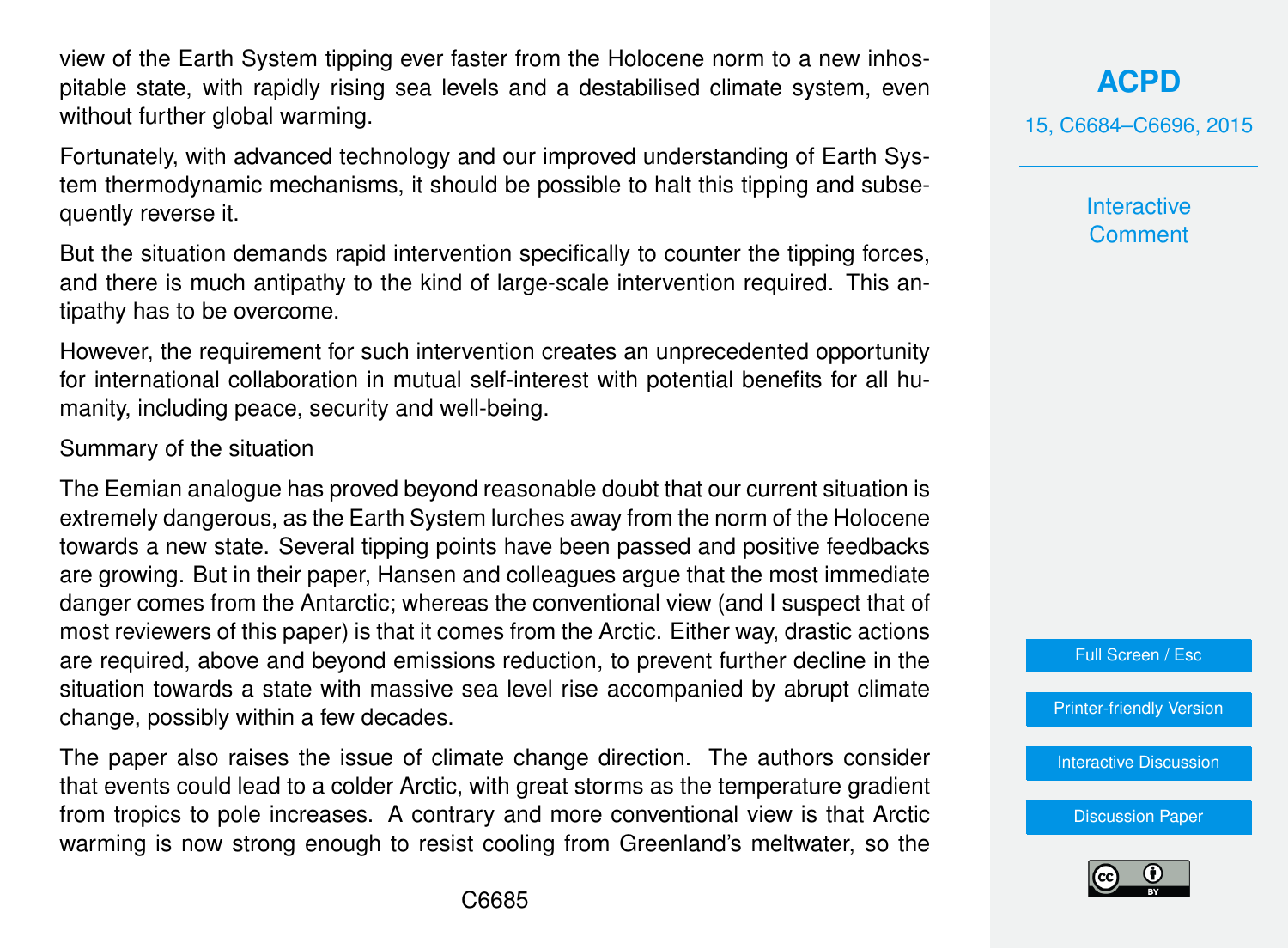temperature gradient will continue decreasing, with a more meandering jet stream and ever longer spells of stuck weather. Such jet stream behaviour will be compounded by global warming to produce acute climate change, at least in the Northern Hemisphere, with potentially catastrophic consequences.

Current efforts by world leaders to significantly reduce CO2 emissions, even accompanied by CO2 removal, cannot rescue the situation because of the short timescale required: every year that we delay intervention to cool the Arctic and save the sea ice, the more drastic, expensive and risky the intervention will have to be.

The Arctic situation is even more menacing than suggested by the sea level rise and climate change that are discussed in the paper. Even as the Greenland Ice Sheet continues to lose integrity, huge icebergs could be released creating mega-tsunami in the North Atlantic; hence precautions against tsunami are necessary while efforts are made to stabilise the ice sheet. And escalating emissions of methane from a 1.5 teraton store under the Arctic Ocean's continental shelf could lead to gigatons being released, sufficient to overwhelm efforts to curb global warming; hence some means of methane capture and/or suppression has to be considered.

#### The case for urgent action

The paper, "Ice melt, sea level rise and superstorms: evidence from paleoclimate data, climate modeling, and modern observations that 2C global warming is highly dangerous", by Hansen et al. explores the possibility that Antarctic ice sheets could disintegrate before the Greenland Ice Sheet (GIS), based on analogy with what might have happened in the Eemian; but it is far more likely that GIS will go first.

It is generally acknowledged that what happens in the Arctic does not stay in the Arctic. Over thousands of years, the Arctic has been providing services for our mid-latitudes: firstly by keeping the Greenland Ice Sheet frozen so that the sea level hasn't significantly changed allowing coastal communities to flourish; and secondly by keeping a temperature differential from lower latitudes so that the jet stream behaviour has 15, C6684–C6696, 2015

**Interactive Comment** 



[Printer-friendly Version](http://www.atmos-chem-phys-discuss.net/15/C6684/2015/acpd-15-C6684-2015-print.pdf)

[Interactive Discussion](http://www.atmos-chem-phys-discuss.net/15/20059/2015/acpd-15-20059-2015-discussion.html)

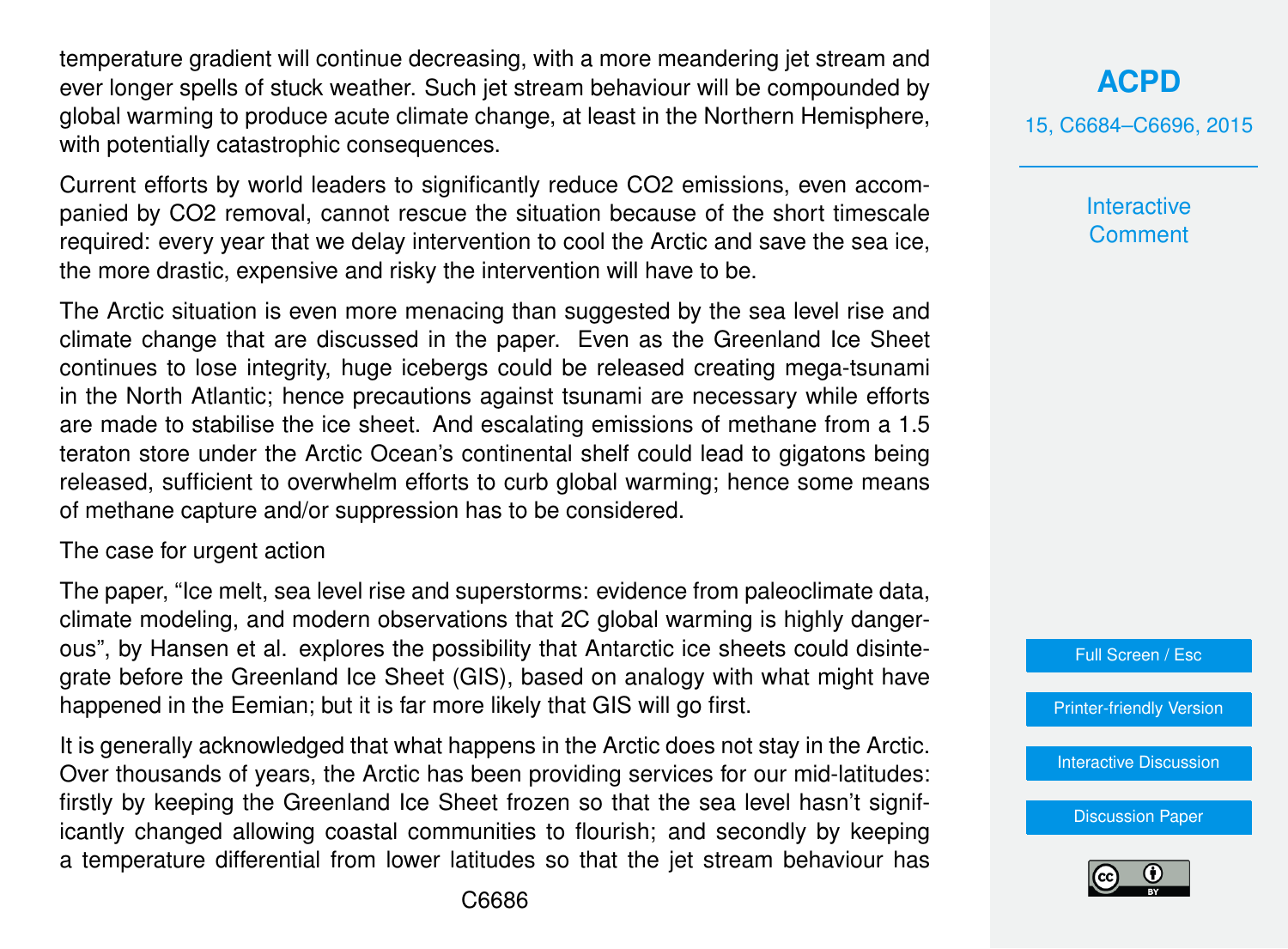been steady and Northern Hemisphere (NH) climate has been conducive to agriculture. These benefits to our modern civilisation are about to disappear unless appropriate interventions are taken to prevent the ice sheet and sea ice from further decline, especially urgently for the latter.

This changes the direction and urgency of the required climate change response. And it underlines the need for a proper understanding of the Earth System processes which led to the current situation, so that we can see our way out of our current predicament.

Note that there is not only the challenge of halting the processes working against us, but also the opportunity for reversing them. For example, by restoring sea ice, one might reduce the number of extreme weather events, which have been growing over the past 20 years (Munich Re, 2014).

The Arctic sea ice is retreating rapidly and there is high risk that the Arctic Ocean could become seasonally ice-free within a few years, as the state of the ice at the end of summer is now so precarious. The loss of albedo by this occurrence will be immense and the associated rapid warming of the Arctic (absent of intervention) will have a number of inevitable repercussions: (i) increasingly rapid melting of the Greenland Ice Sheet, (ii) increasingly rapid loss of terrestrial Arctic snow cover, (iii) further disruption of the jet stream to produce global abrupt climate change in the Northern Hemisphere and (iv) further escalation of methane emissions from land permafrost and from marine hydrates, jeopardising attempts to keep global warming within safe limits.

There is evidence of these four processes already proceeding on exponential trends. It is difficult to credit that such disasters could happen without there being a precedent in the history of the planet.

The paper by Hansen and colleagues is vitally important because it provides strong evidence that the current trajectory of the Earth System has extraordinary similarities to what must have happened at the end of the Eemian. The mid-Eemian period would have been very similar to the pre-industrial Holocene in terms of temperature, **[ACPD](http://www.atmos-chem-phys-discuss.net)**

15, C6684–C6696, 2015

**Interactive Comment** 

Full Screen / Esc

[Printer-friendly Version](http://www.atmos-chem-phys-discuss.net/15/C6684/2015/acpd-15-C6684-2015-print.pdf)

[Interactive Discussion](http://www.atmos-chem-phys-discuss.net/15/20059/2015/acpd-15-20059-2015-discussion.html)

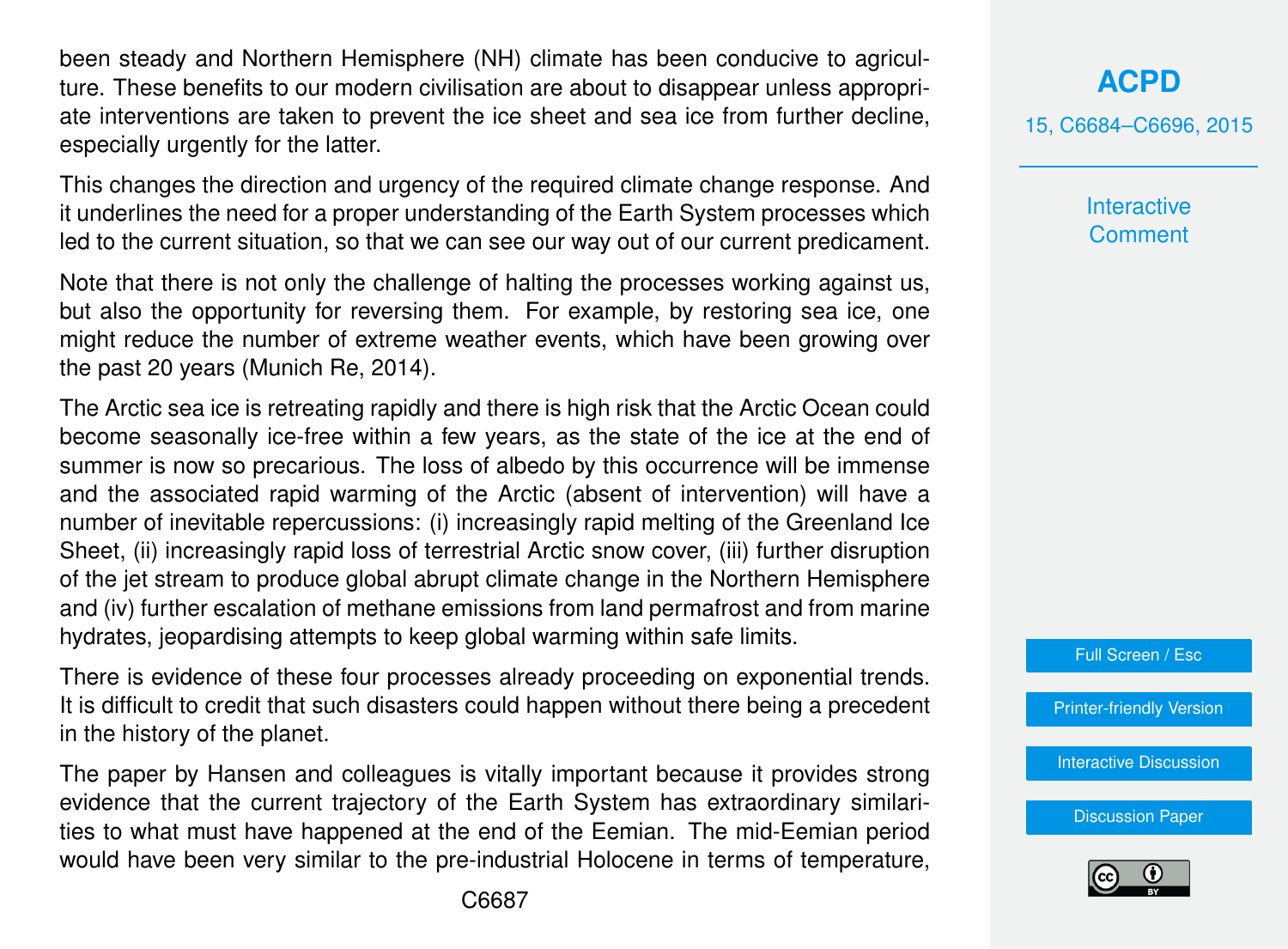ice sheets and sea level with relatively small changes. But changes in the late Eemian were due to the forcing of the Milankovitch cycles over a timescale of thousands of years, whereas post-industrial changes have been initiated by forcing from greenhouse gases over a timescale of decades. So we can expect events to unfold much more rapidly and somewhat differently. In particular, because of the build-up of greenhouse gases, we are unlikely to experience a global cooling as a result of meltwater pulses, either from the Greenland Ice Sheet (GIS) or the West Antarctic Ice Sheet (WAIS), even if the Atlantic Meridional Overturning Circulation (AMOC) is disrupted.

Looking back at the Eemian we can see that our current situation is far more dangerous than anyone had previously thought. Preventative action is required and required far more urgently than anyone had previously considered, otherwise we could face unstoppable and intolerable sea level rise (SLR) as well as abrupt climate change and escalating emissions of methane from huge sources in permafrost and subsea hydrate deposits.

These conclusions are based on evidence from the Eemian which give an improved understanding of the Earth System, confirming that it is far less stable than we used to think. The paper may have produced the crucial piece in the puzzle of how the Earth System operates to control temperature, sea level and climate. This could be in the nick of time before the point of no return is passed when meltdown of sea ice and ice sheets becomes unstoppable. Prevention of rapid and potentially catastrophic changes in climate and sea level is still possible; governments must be advised to deal with these security threats at top priority. This is no time for reticence from the scientific community.

The final piece in the puzzle concerns the negative forcing to end periods of rapid warming. A mechanism is required which can halt rapid warming from albedo feedback in the Arctic and switch the Northern Hemisphere from rapid warming into slow cooling. This is where giant iceberg calving, as possibly evidenced by tsunami generation, come into play.

# **[ACPD](http://www.atmos-chem-phys-discuss.net)**

15, C6684–C6696, 2015

**Interactive Comment** 

Full Screen / Esc

[Printer-friendly Version](http://www.atmos-chem-phys-discuss.net/15/C6684/2015/acpd-15-C6684-2015-print.pdf)

[Interactive Discussion](http://www.atmos-chem-phys-discuss.net/15/20059/2015/acpd-15-20059-2015-discussion.html)

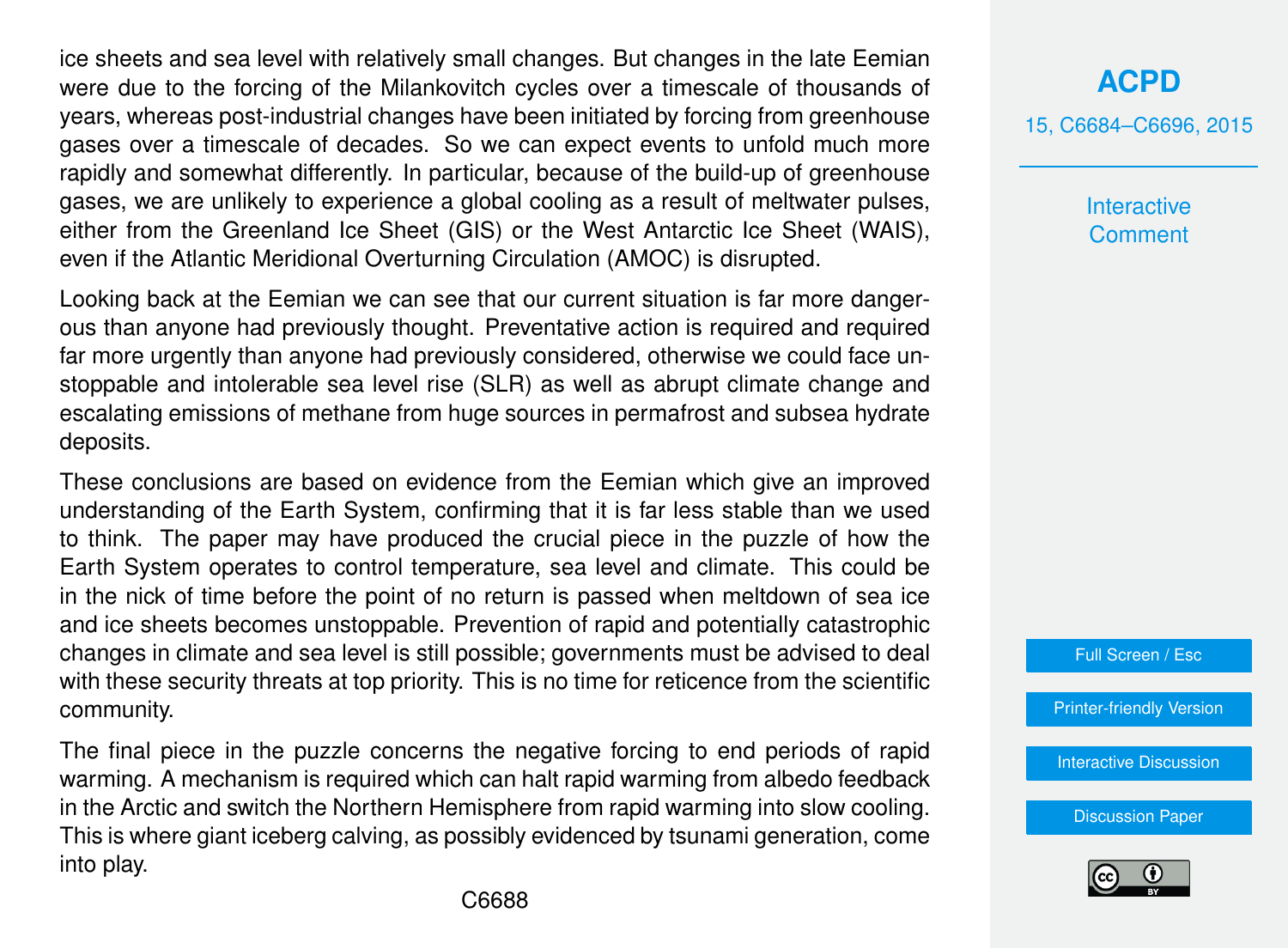In his short paper (Hansen, 2015, "Boulders in the Bahamas") Hansen admits multiple tsunamis as a possible cause of the boulders and chevron structures dated to the Eemian. Support for the tsunami origin of the boulders is given in a book by Edward Bryant (Bryant, "Tsunami: The Underrated Hazard"). But Hansen points to smaller boulders and chevron structures at a lower height dated to the Holocene. Could these also be of multiple tsunami origin? Multiple tsunamis would come from the collapse of ice sheets; and collapse of the Hudson Bay Ice Dome about 8.2 thousand years ago turns out to be a prime candidate (Wagner, 2013, "Model support for forcing of the 8.2 ka event by meltwater from the Hudson Bay ice dome")

If one interprets the boulders at various heights and sizes on the Bahamas as the product of multiple tsunamis resulting from the collapse of the GIS in the late Eemian and the collapse of the Hudson Bay ice dome during the early Holocene (most likely at the time of the 8.2 thousand year b2k event), then one has confirmatory evidence of giant icebergs which could provide powerful negative forcing in the Earth System, able to switch the Northern Hemisphere from rapid warming into slow cooling. This mechanism involves restoration of sea ice in the Arctic Ocean.

It has been known for some time that the Arctic has been seasonally free of sea ice, from the evidence of iceberg debris deposits on the Arctic Ocean floor (Darby et al, 2006 "History of the Arctic").

The albedo loss (1979 to 2008) has been estimated as equivalent to a global forcing of 0.22  $W/m^2$ . Together with snow albedo loss, the global forcing is approximately double this figure at 0.45 W/m<sup>2</sup> (Flanner, 2011, "Radiative forcing and albedo feedback from the Northern Hemisphere cryosphere between 1979 and 2008"). If the sea ice is allowed to disappear at the end of summer, and the terrestrial snow cover continues its sharp decline, the forcing could rise to a level of 1-2  $W/m^2$ .

It was remarked at the Royal Society event on "Arctic Sea Ice" (September, 2014) that the warming of the Arctic and retreat of snow and ice has actually been slower than

# **[ACPD](http://www.atmos-chem-phys-discuss.net)**

15, C6684–C6696, 2015

**Interactive Comment** 



[Printer-friendly Version](http://www.atmos-chem-phys-discuss.net/15/C6684/2015/acpd-15-C6684-2015-print.pdf)

[Interactive Discussion](http://www.atmos-chem-phys-discuss.net/15/20059/2015/acpd-15-20059-2015-discussion.html)

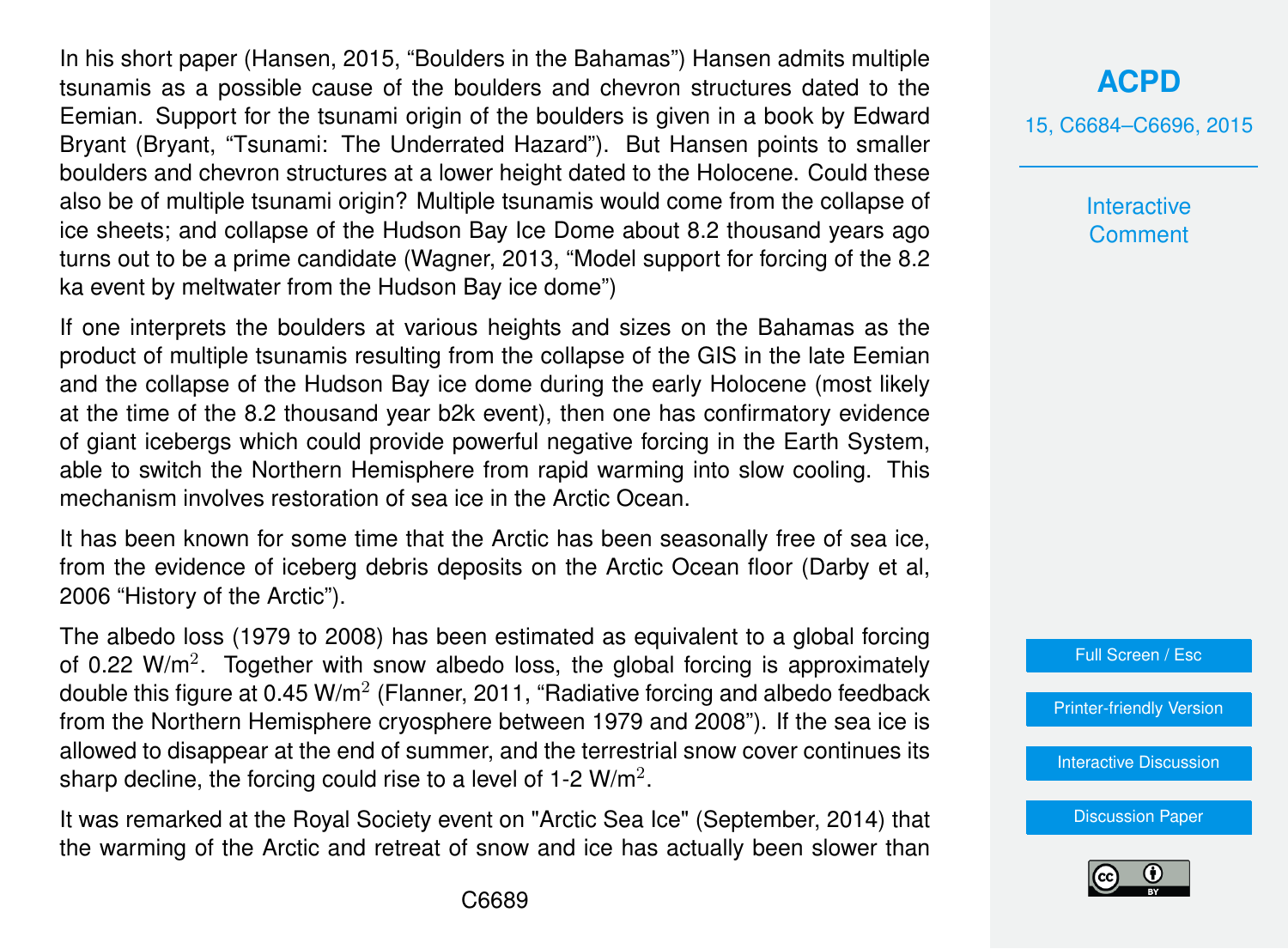one would expect from such a strong albedo positive feedback. Thus there must be significant negative feedback from the extra thermal radiation as land and open sea is exposed by the retreating snow and ice. In fact certain models suggest that this negative feedback from sea ice retreat should be greater than the positive feedback (Notz, 2014, "Processes controlling the Arctic sea ice mass balance"). But this negative feedback has been diminished by greenhouse gases, allowing the positive to dominate for the past thirty years, as witness accelerated Arctic warming and an exponential decline in sea ice thickness, extent and hence volume (Wadhams, 2014, "Sea ice thickness from submarines"), particularly noticeable for August, September and October.

Current climate models predict that the Arctic Ocean will become seasonally free of sea ice sooner or later. The soonest is September 2016 (Maslowski, 2014, "Processes and interactions involved in Arctic sea ice change") whereas IPCC has a time-scale of decades with the earliest date as 2050 for the worst-case emissions scenario (AR5 WG1, 2013, "The Physical Science Basis"). Actual observations of the sea ice and its accelerated decline trend in a "death spiral" suggest that an end-summer disappearance of sea ice could happen any year now – even this year (Wadhams, 2014, as above).

Whenever this arrival of a seasonally ice-free ocean actually happens, the huge climate forcing from albedo loss could provide enough extra heat energy to melt GIS at the rate of 5-6 cm SLR per year: the maximum rate observed over periods of a few hundred years for the huge meltwater pulses which have occurred since the last glacial maximum, twenty thousand years ago.

This leads us to a reasonable hypothesis of how the Earth System may have operated in the past to produce massive changes in temperature, sea level and climate over the past 2.8 million years of the current Ice Age. Milankovitch cycles cause periodic summer warming in the Northern Hemisphere, but this is not sufficient to explain the huge swings in temperature, sea level and climate. The hypothesis assumes that the Milankovitch warming signal is amplified by positive albedo feedback in the Arctic, 15, C6684–C6696, 2015

**Interactive Comment** 

Full Screen / Esc

[Printer-friendly Version](http://www.atmos-chem-phys-discuss.net/15/C6684/2015/acpd-15-C6684-2015-print.pdf)

[Interactive Discussion](http://www.atmos-chem-phys-discuss.net/15/20059/2015/acpd-15-20059-2015-discussion.html)

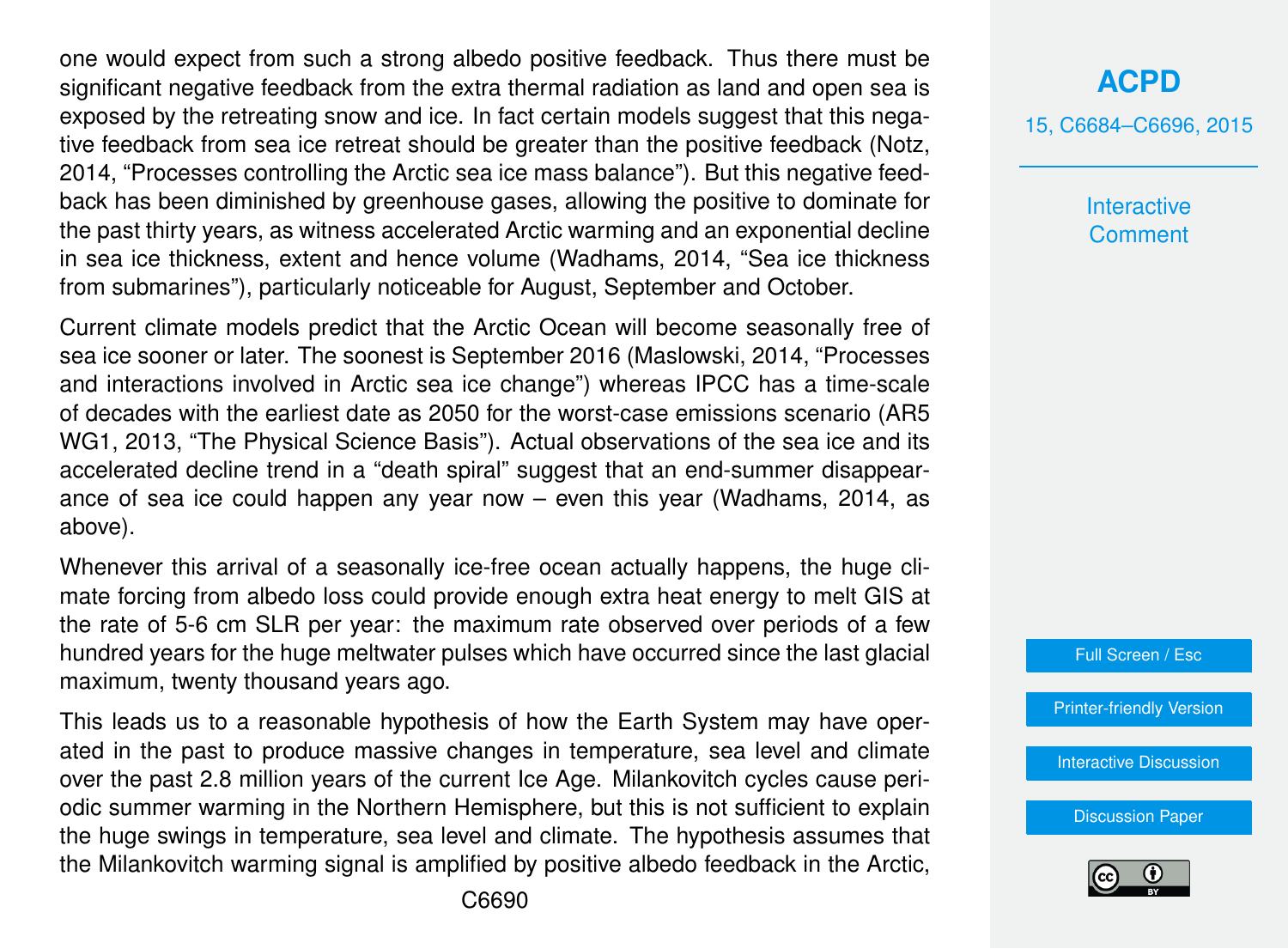but that this amplification can be switched off according to the melting of ice sheets. When the amplification is switched on and the Arctic has warmed, the temperature gradient from tropics to pole is reduced, affecting the stability of atmospheric circulation in the hemisphere and allowing the jet stream to meander and get stuck in patterns, giving rise to extreme weather (Francis and Skific, 2015 "Evidence linking rapid Arctic warming to mid-latitude weather patterns"). Within a decade or two, a completely new pattern of atmospheric circulation could establish itself, abruptly changing the climate across the whole Northern Hemisphere.

Consider now what happened in the Eemian under this hypothesis. Towards the end of the Eemian, when the Milankovitch cycles produced a strong summer warming in Northern Hemisphere mid-latitudes, the surface water flowing into the Arctic from the Atlantic and Pacific was warmed several degrees and the Arctic Ocean became seasonally ice-free. The albedo feedback would have led to rapid warming of the whole Arctic region, spreading to the whole Northern Hemisphere. The remaining ice sheet, GIS, would have been the source of the two metres of SLR over a few decades. The rate of discharge might have risen steadily at first, but eventually there must have been some kind of collapse. This would have produced giant icebergs off the west coast of Greenland, scouring the seabed at a depth of up to 1000 metres and causing a succession of pressure waves into the North Atlantic. The pressure waves would be partially reflected off the mid-Atlantic Ridges, producing a succession of tsunamis striking the island of Eleuthera in the Bahamas, leaving huge boulders many metres above sea level and a succession of chevron structures.

The melting of the icebergs calving from the west side of GIS would have cooled the North Atlantic and suppressed the warm saline water from the Gulf Stream flowing into the Arctic; and the melting of icebergs from east side GIS would have resurfaced the Arctic Ocean with cold fresh water. This combination would have ensured the recovery of sea ice. The rapid warming would have been switched off. The Northern Hemisphere would have started gradually cooling again.

# **[ACPD](http://www.atmos-chem-phys-discuss.net)**

15, C6684–C6696, 2015

**Interactive Comment** 



[Printer-friendly Version](http://www.atmos-chem-phys-discuss.net/15/C6684/2015/acpd-15-C6684-2015-print.pdf)

[Interactive Discussion](http://www.atmos-chem-phys-discuss.net/15/20059/2015/acpd-15-20059-2015-discussion.html)

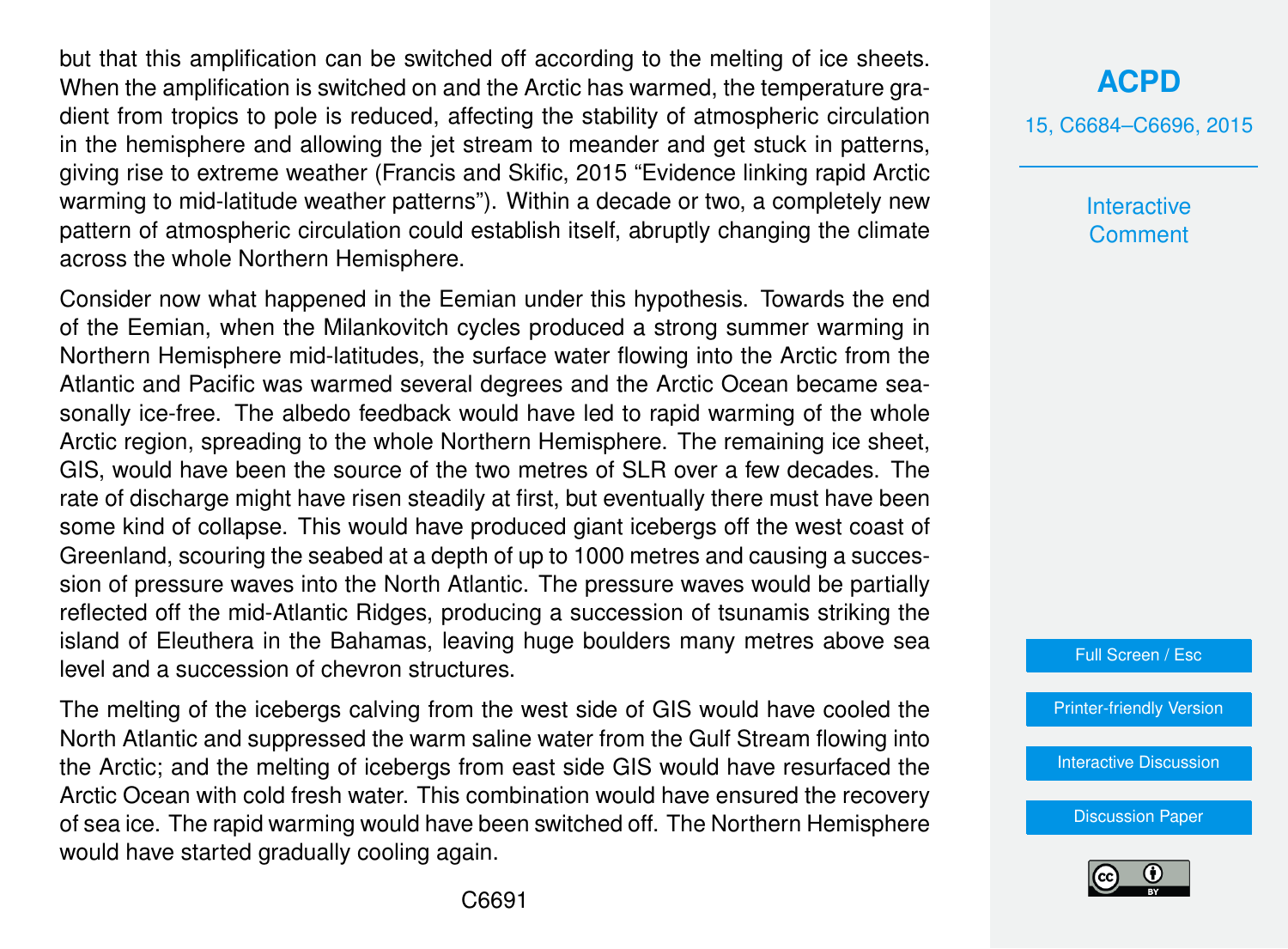Meanwhile in the Southern Hemisphere, the SLR from GIS would have helped towards unseating the terminations of WAIS glaciers, making them susceptible to accelerated discharge, as discussed in the paper. This effect would have been greatly aggravated by the arrival of Milankovitch warming in the Southern Hemisphere. This would have produced the observed contribution of SLR from Antarctica in the Eemian record. The paper indicates that, in the Eemian, the total SLR from Arctic and Antarctica reached up to 9 metres above the present-day level.

Based on the above hypothesis of Earth System operation, one can ascertain that current conditions in the Arctic are extremely dangerous. Over the next decade or few decades, the Arctic Ocean is liable to become seasonally free of sea ice. The Arctic will continue its rapid warming, and melt of GIS could produce as much as half a metre SLR per decade and thus several metres by 2050, with the possibility of the calving of huge icebergs producing devastating tsunamis. This rate of SLR would be intolerable and unstoppable but might be preventable.

The paper suggests that a rapid reduction of atmospheric CO2 to around 350 ppm would keep global warming below 1.5◦C, and this could prevent such SLR. But the paper only considers SLR from the Antarctic. If one considers a large SLR from the Arctic, it is difficult to imagine how it could be prevented other than by cooling the Arctic and saving the sea ice.

#### Required actions

Governments must take Arctic sea ice collapse and associated SLR, climate change and escalation of methane emissions as a major security threat.

Prevention is better than adaptation, especially to prevent a non-linear situation getting out of hand, as could happen with Arctic meltdown.

Therefore the first priority of governments must be to collaborate in the evaluation of, and preparation for, emergency interventions and other measures which can collec-

# **[ACPD](http://www.atmos-chem-phys-discuss.net)**

15, C6684–C6696, 2015

**Interactive Comment** 

Full Screen / Esc

[Printer-friendly Version](http://www.atmos-chem-phys-discuss.net/15/C6684/2015/acpd-15-C6684-2015-print.pdf)

[Interactive Discussion](http://www.atmos-chem-phys-discuss.net/15/20059/2015/acpd-15-20059-2015-discussion.html)

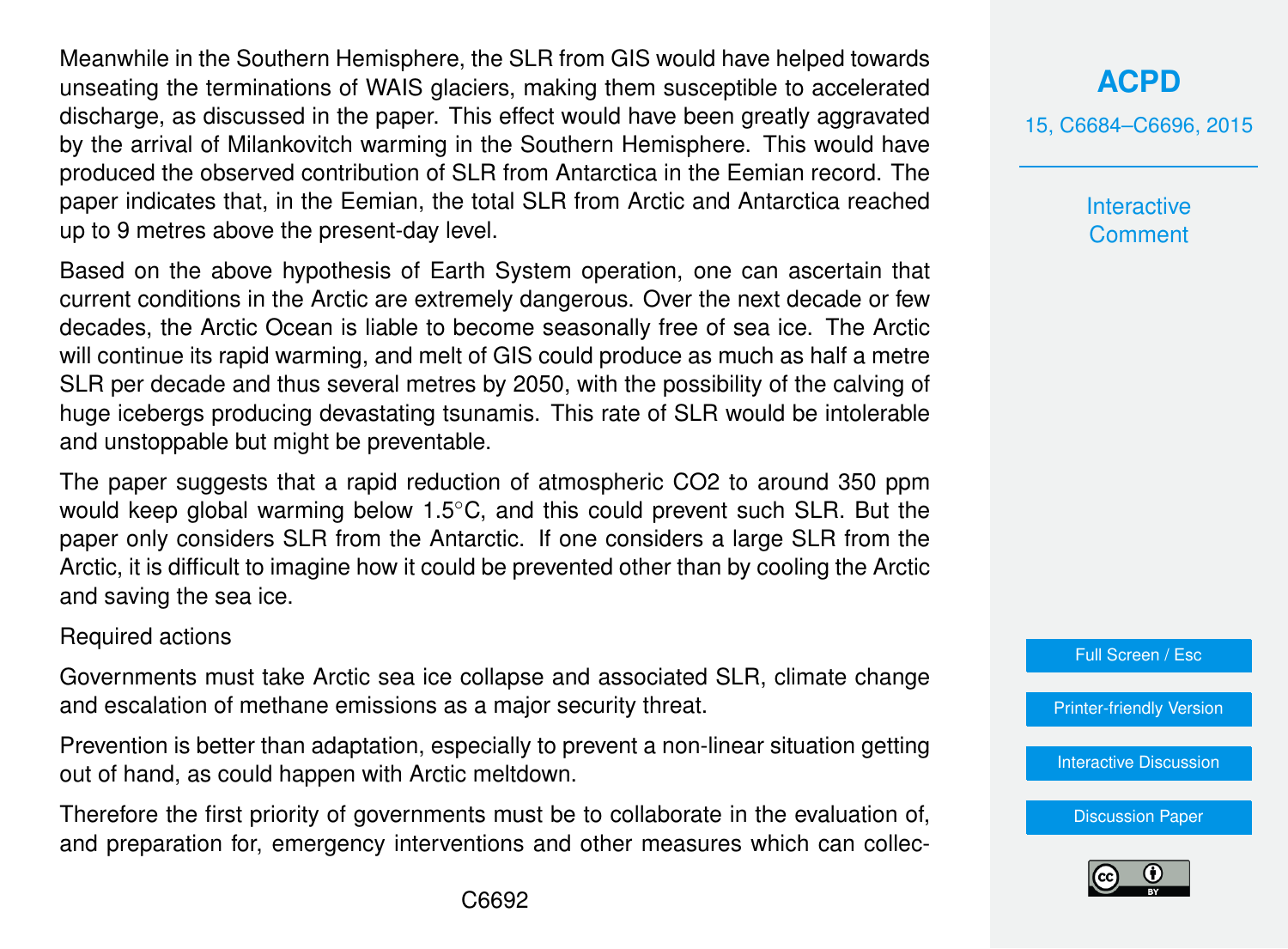tively cool the Arctic and save the sea ice.

Note that even a dramatic reduction in short-lived forcing agents, such as methane and black carbon, is unlikely to be sufficient to cool the Arctic and save the sea ice. Interventions to directly cool the Arctic and save the sea ice will almost certainly be needed; and preparation for such interventions needs to be started as soon as possible.

In addition governments should take precautionary measures: 1. build sea defences against multi-metre SLR, e.g. for London and Manhattan; 2. develop techniques to reduce surface melt on GIS; 3. issue a moratorium on drilling in the Arctic until the sea ice retreat has been halted; 4. build a North Atlantic tsunami early warning system with sensors off Greenland; 5. develop emergency procedures in case of tsunami; 6. re-appraise nuclear safety in case of mega-tsunami, e.g. in England for the half dozen nuclear power stations sited along the Bristol Channel and the new one about to be approved for Hinkley Point; and 7. further assess the Antarctic as a source of SLR.

Note that, although reducing carbon emissions is essential, it will not stop the sea ice or GIS from continued or accelerated melting over the coming years.

Rather than fighting a cold war over the spoils from sea ice retreat, as it opens access to vast deposits of fossil fuels (New York Times, "Mr. Obama's urgent Arctic message", 1 September 2015), countries bordering the Arctic should be fighting to save the Arctic sea ice, using every means at their disposal including geoengineering techniques as necessary.

The urgency of action to try to prevent Arctic meltdown, argued above, should in no way detract from the urgency of action to reduce carbon emissions, bring the CO2 level down to 350 ppm, keep global warming below 1.5◦C and avoid excessive ocean acidification, argued in the paper.

Scientists must speak out

Four luminaries have guided my research. Peter Wadhams drew my attention to the

15, C6684–C6696, 2015

**Interactive Comment** 

Full Screen / Esc

[Printer-friendly Version](http://www.atmos-chem-phys-discuss.net/15/C6684/2015/acpd-15-C6684-2015-print.pdf)

[Interactive Discussion](http://www.atmos-chem-phys-discuss.net/15/20059/2015/acpd-15-20059-2015-discussion.html)

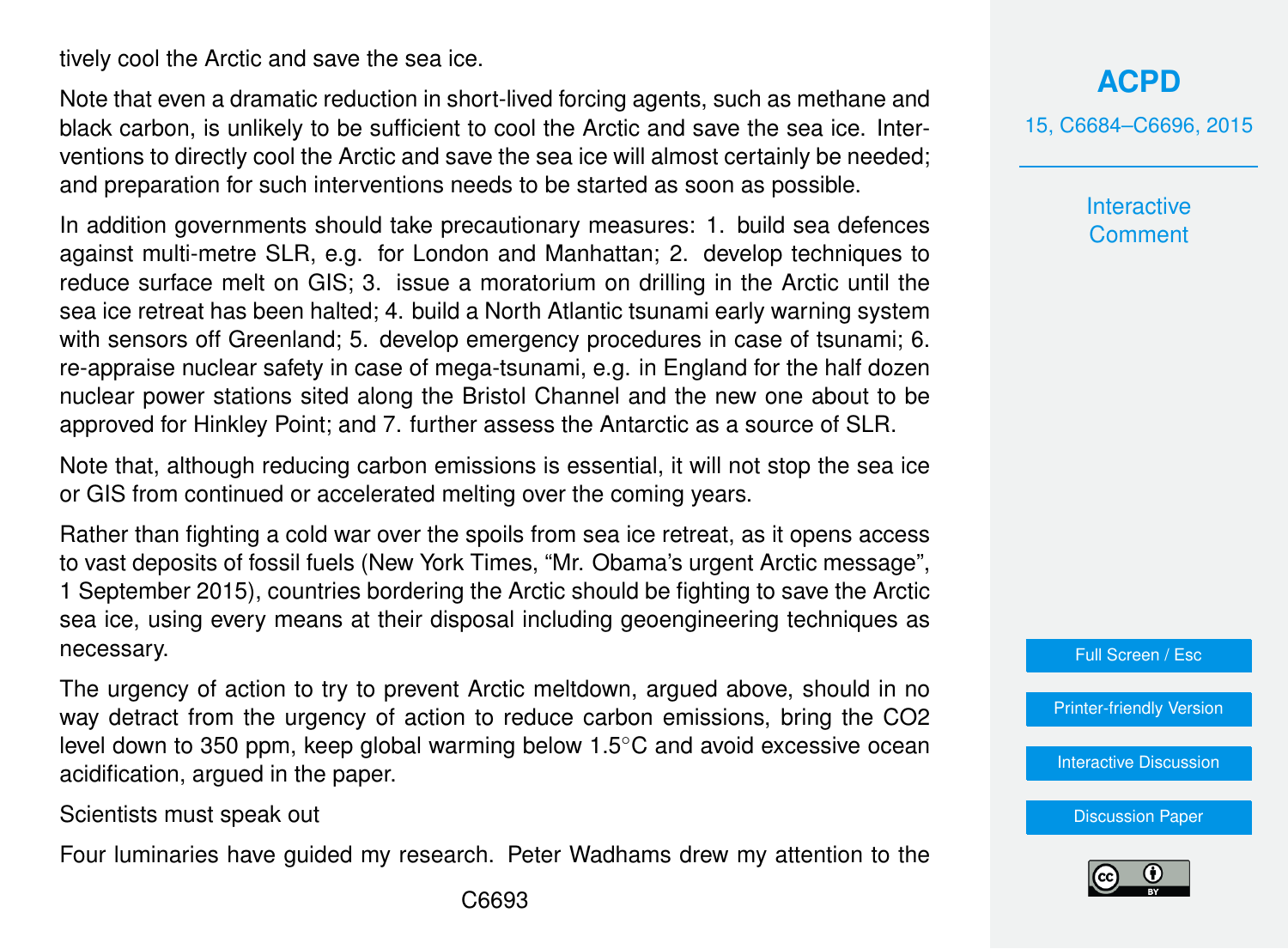danger from sea ice decline in a vicious cycle of warming and melting from albedo loss; James Hansen drew my attention to the danger from sea level rise with exponential melt of the Greenland Ice Sheet; Natalia Shakhova told me about the dramatic escalation of methane gas bubbling up from the East Siberian Arctic Shelf; and Jennifer Francis showed how sea ice retreat was leading to dangerous climate change in the Northern Hemisphere. These dangers could all be reduced by cooling the Arctic. For example one can observe that sea and land ice melt will slow if there is unusually cold weather in the Arctic during the summer months.

Two interventions seem practical, either of which could provide the necessary cooling power. Cloud brightening is extraordinary benign; and stratospheric aerosols injected at appropriate season, latitude and altitude could be equally benign. Yet scientists seem strangely reluctant to advocate the use of such techniques, even with conspicuous evidence of the requirement to cool the Arctic quickly before it is too late. Surely the risks of inadvertent side-effects from using such techniques are trivial compared to the risk of catastrophe from continued rapid warming of the Arctic.

Several positive feedbacks are at play in the Arctic, but the strongest is the albedo feedback, whose strength grows as snow and sea ice retreat. This is a highly nonlinear process, and one would expect to see an exponential trend in retreat as actually observed; so it alarming to find a clear exponential trend being ignored in the models used by IPCC and by most leading sea ice experts. We can no longer rely on such models for forecasting the future of the Arctic sea ice, Arctic warming or repercussions of sea ice retreat and Arctic warming.

Furthermore, IPCC has not taken methane into account. If methane seabed emissions grow exponentially to reach the gigaton per annum level, there will be no chance to keep global warming below 2 degrees. (There are estimated to be about 1.5 terratonnes of carbon stored below the seabed – a similar quantity to the carbon stored in land permafrost and about double the amount of carbon in the atmosphere. But whereas land permafrost can break down aerobically to produce CO2, the subsea

### **[ACPD](http://www.atmos-chem-phys-discuss.net)**

15, C6684–C6696, 2015

**Interactive Comment** 

Full Screen / Esc

[Printer-friendly Version](http://www.atmos-chem-phys-discuss.net/15/C6684/2015/acpd-15-C6684-2015-print.pdf)

[Interactive Discussion](http://www.atmos-chem-phys-discuss.net/15/20059/2015/acpd-15-20059-2015-discussion.html)

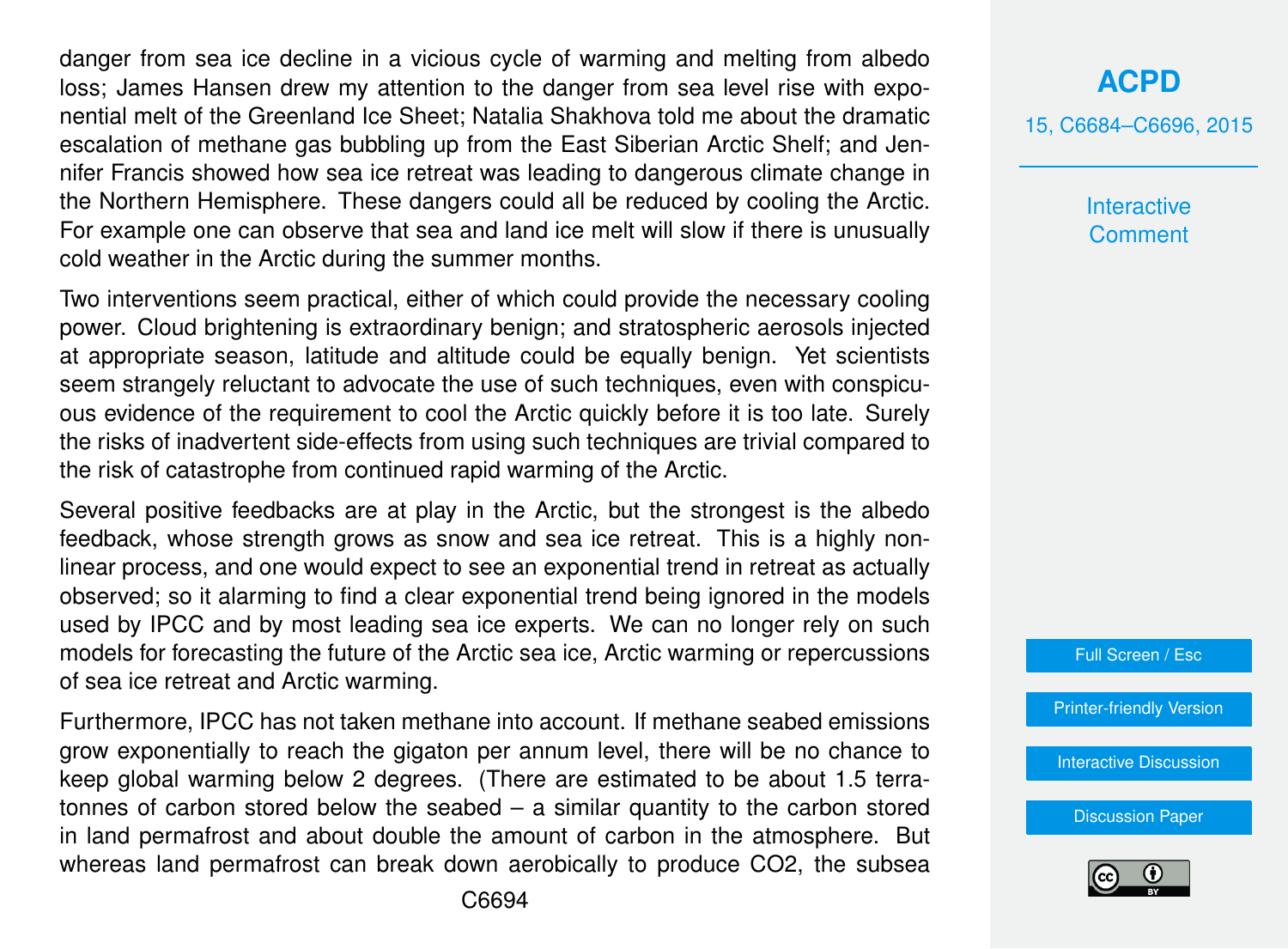carbon will almost entirely be emitted from the seabed as methane, which is 86 more potent than CO2 as a greenhouse gas over 20 years, weight for weight.)

Governments need to be warned of the severe limitations of the IPCC process which has essentially ignored what is happening in the Arctic and the extreme danger that this represents. Yet they also need to be told about the possible interventions to cool the Arctic which appear extraordinarily benign, and might cost only a few billion dollars a year to implement. The scientific community must accept that the situation is such as to demand such interventions, before it gets out of hand.

In his paper "Boulders and Storms Redux", 14 August 2015, Hansen writes:

"Governments, especially the legislative and executive branches, were and are largely under the heavy largesse-laden thumb of the fossil fuel industry."

So, why are scientists keeping quiet about what is happening in the Arctic? Is it because they are so fearful of the situation? Or are they under pressure from the fossil fuel industry to keep quiet? The fossil fuel industry is certainly looking forward to a bonanza when the sea ice disappears. But the industry may be genuinely ignorant of the imminence and consequences of a seasonally ice-free Arctic Ocean. This makes it all the more important for the scientific community to speak out. Governments must collaborate to solve the problem of restoring sea ice, slowing GIS melt and suppressing methane. If this involves the use of geoengineering techniques, so be it. There will always be a temptation for those in authority to wait and see what happens. Our message to them must be "Don't funk it and try to make the best of a bad job with sea ice gone – do what it takes to save the sea ice while there's time. It can be done, it must be done".

The fossil fuel industry must collaborate also. It has the expertise and the resources for working in the Arctic. The sea ice retreat was started as a result of fossil fuel emissions during the last century. It seems only fair that the industry should help in dealing with rapid Arctic warming and sea ice decline, which, left unchecked, will have devastating

# **[ACPD](http://www.atmos-chem-phys-discuss.net)**

15, C6684–C6696, 2015

**Interactive Comment** 



[Printer-friendly Version](http://www.atmos-chem-phys-discuss.net/15/C6684/2015/acpd-15-C6684-2015-print.pdf)

[Interactive Discussion](http://www.atmos-chem-phys-discuss.net/15/20059/2015/acpd-15-20059-2015-discussion.html)